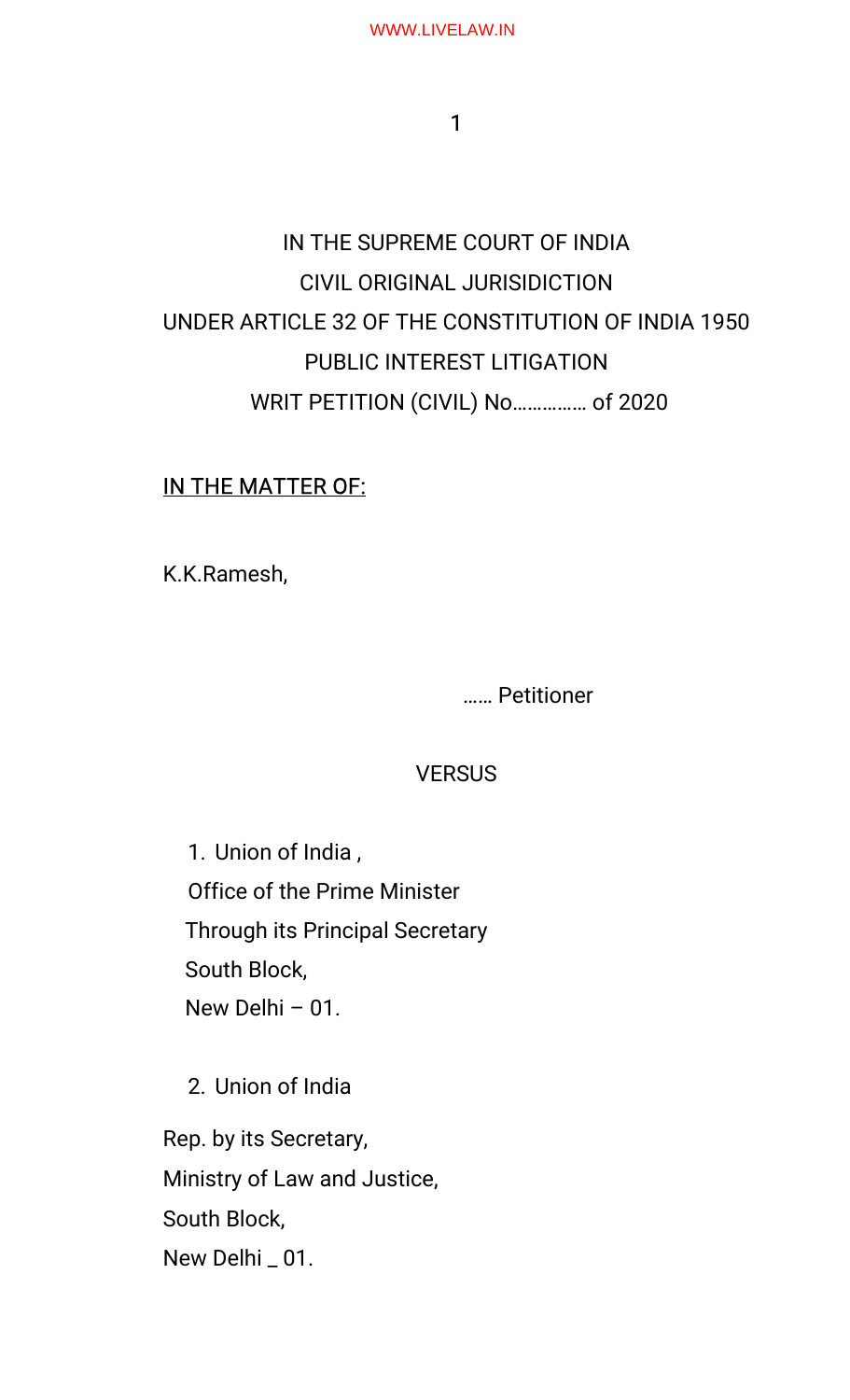#### WWW.LIVELAW.IN

3. Union of India Rep. by its Secretary, Ministry of Health and Family Welfare, North Block, New Delhi \_ 01.

4. Union of India Rep. by its Secretary, Ministry of social justice and empowerment, Room no. 202, 2nd floor C-wing, Shastri Bhawan, New Delhi 110001 ………..Respondents

## WRIT PETITION UNDER ARTICLE 32 OF THE CONSTITUTION OF INDIA IN THE NATURE OF A PUBLIC INTEREST LITIGATION SEEKING AN APPROPRIATE WRIT IN THE NATURE OF MANDAMUS.

TO,

THE HON'BLE CHIEF JUSTICE AND THE OTHER COMPANION JUDGES OF THE HON'BLE SUPREME COURT OF INDIA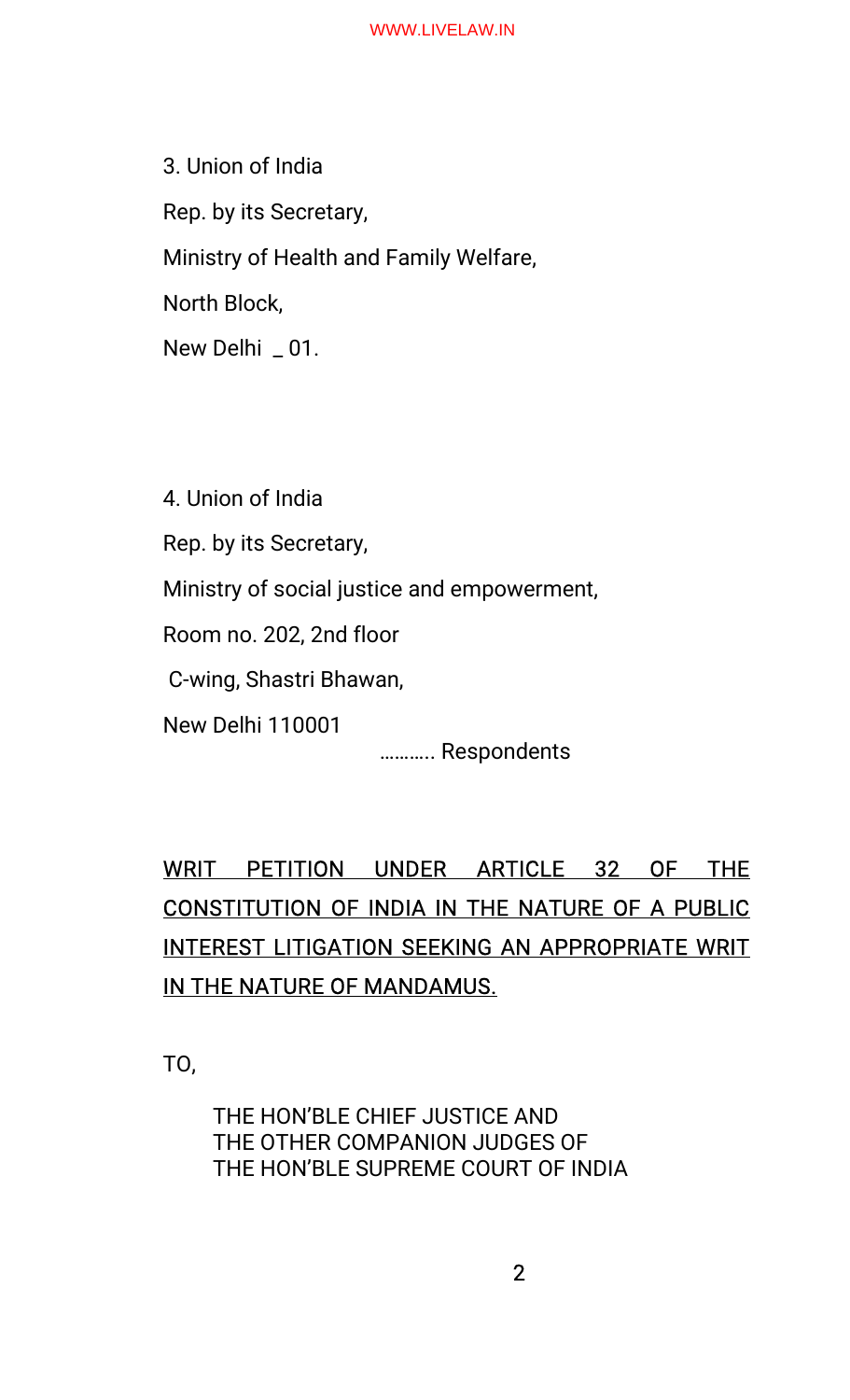#### **HUMBLE PETITION OF THE** PETITIONER ABOVE NAMED

### **MOST RESPECTFULLY SHOWETH:-**

- $1<sub>1</sub>$ That the present Writ Petition is being filed as Public Interest Litigation, under Article 32 of the Constitution of India by the petitioner seeking Issue a writ of mandamus or any other appropriate Writ or Order or Direction or any suggestion or observation or particularly in the nature of Writ, directing the respondents 1 to 4 to file the case of 600 billion U.S. dollars Compensation in International Court of Justice against People's Republic of China on covid 19.
- That the Petitioner states the People's Republic of  $2.$ China had deliberately created biological weapon COVID19 against India and leaked every public places and killed Indian People, destroyed India economy.
- 3. That Petitioner states COVID19 is an extremely dangerous disease, it has an extremely aggressive nature, was designed to mutate from person to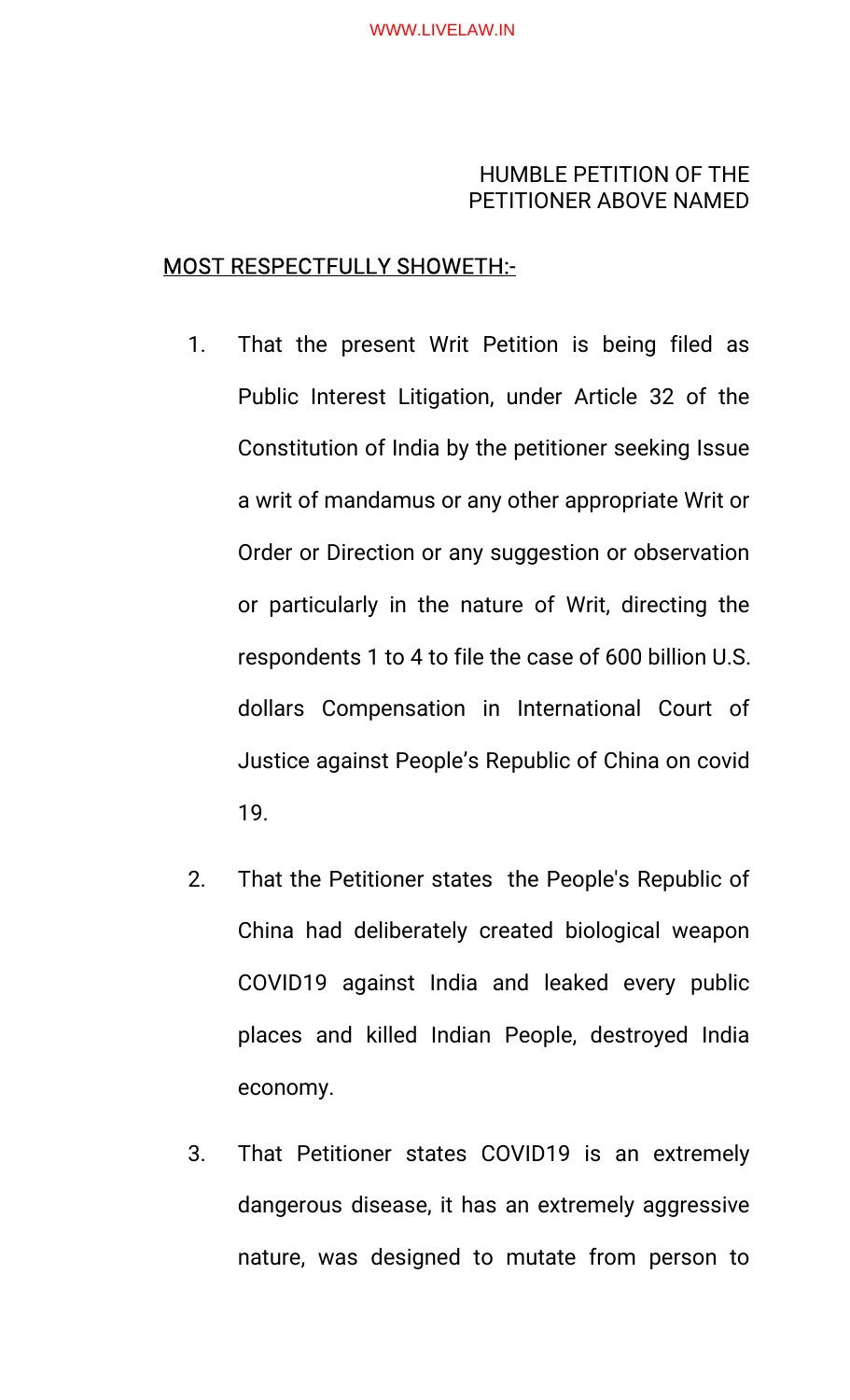person, spreads very quickly and

#### 3

early, no vaccine exists yet on account of it being a new disease. Actually the COVID19 is biological weapon, not a disease and it had created by China against India.

- That Petitioner states China biological weapon  $\overline{4}$ . COVID19 making too harm in Indian society so many people killed, lot of people admitted hospital for treatment, crores people lost their jobs and destroyed India economy.
- 5. That Petitioner states many reputable people scientists and experts have this come to the conclusion that this crisis began when a Chinese biological weapon facility released the COVID19 virus into the India.
- 6. That Petitioner states on the COVID19 crisis around 7 crores migrates are stranded across India. Most of the migrates are daily labours and poor backgrounds. All states, entire nation migrate workers have not provided food, shelter, medicines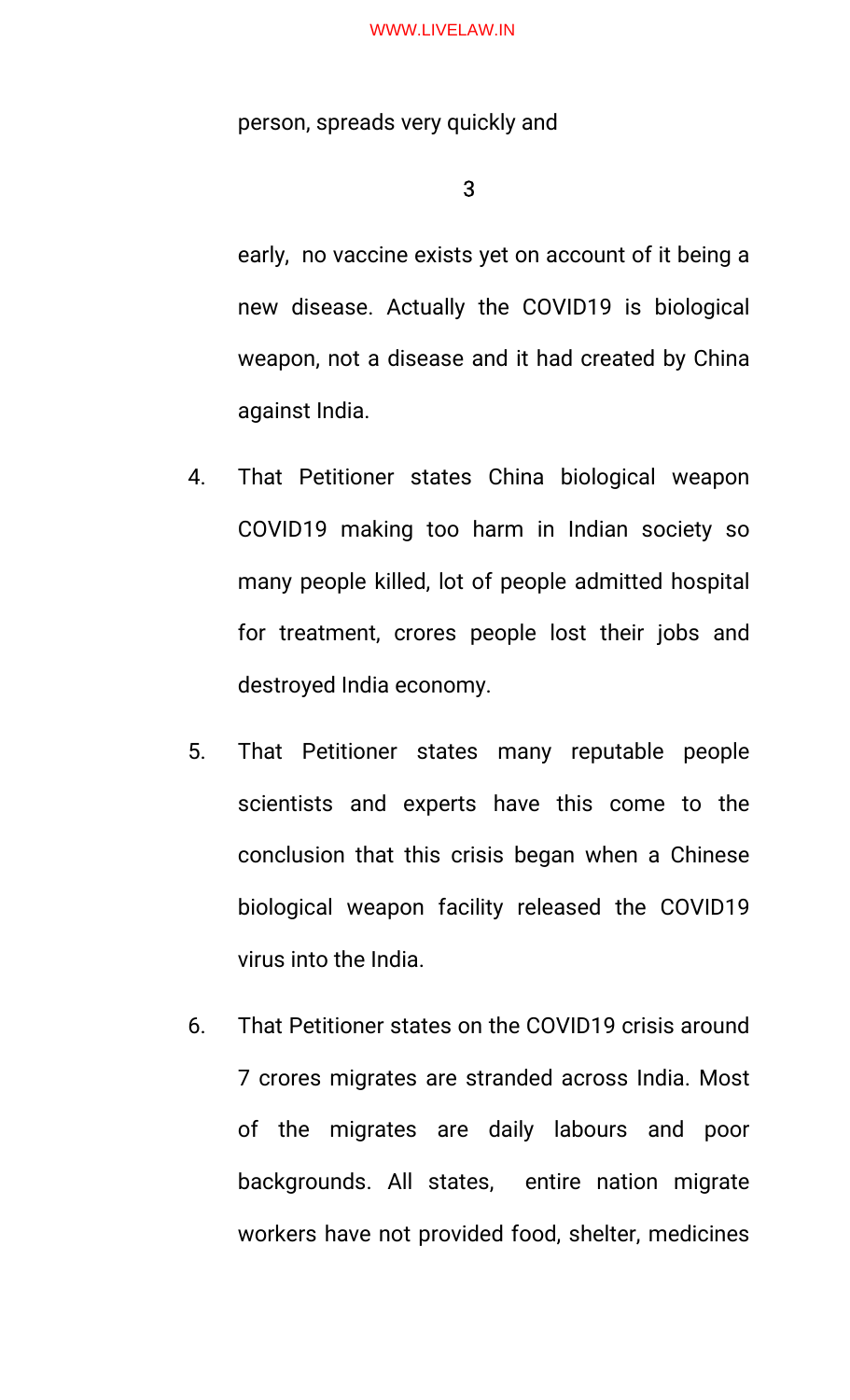#### WWW.LIVELAW.IN

and financial supporting during the lockdown due to COVID19 pandemic. Either Union of India or States Governments not offered reimbursement of

4

funds being spend on the standard migrate workers.

- 7. That Petitioner states Union of India or States had not effectively develop mechanisms for the safe movement of stranded migrates back to their village, most of the migrates workers are breadwinner of entire family has abounded.
- 8. That Petitioner states People have moved long distances for job in which they have neither security of empowerments not proper housing. Losing a job, even temporarily, means starvation. In the present COVID19 situation, the loss is temporary or permanent but there is no knowing how soon the pandemic would end and the old job or a new one become available.
- 9. That Petitioner states there are large number of People is this COVID19 pandemic situation trapped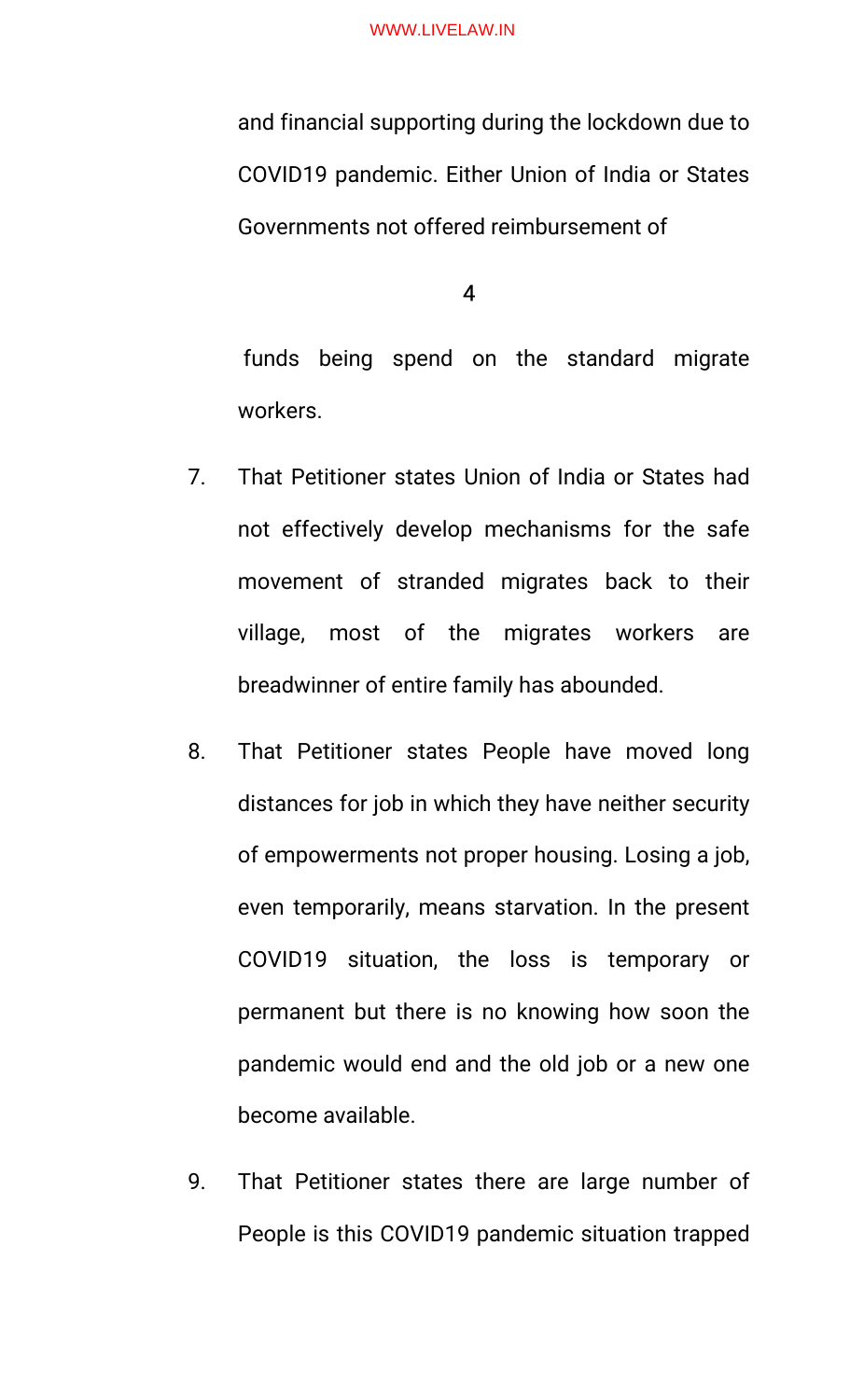in Delhi, Mumbai, Bangalore and all other major cities.

10. That Petitioner states United Nation's Labour Body has warned about 400 million Indian People working in the informal economy are at

#### $5<sub>5</sub>$

risk of falling deeper into poverty due to the COVID19 crisis.

- 11. That Petitioner states Lakhs to People forced to walk miles to reach home due to the lockdown. That 4 million plus homeless people in India have had no way of making a living due to COVID19 pandemic crisis, with streets deserted, they now even have no place for begging.
- 12. That Petitioner states COVID19 pandemic effect the economic consequences of an extended business shutdown could swell the rank of India poorest to 915 million from 60 '/, the proportion of people below the poverty line could increase to 68 per cent, a situation seen in the country more than a decade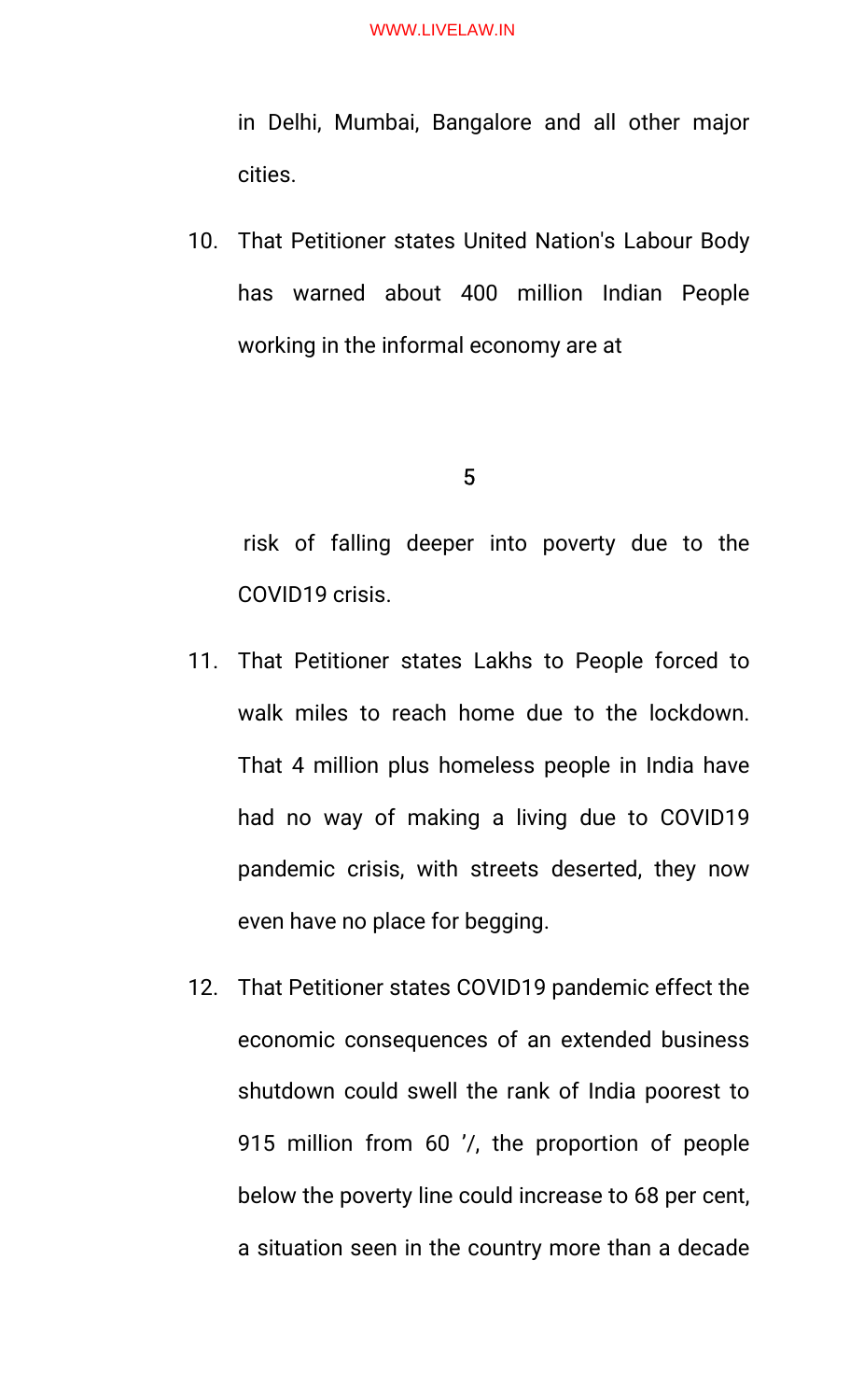ago much of the Indian government effects to mitigate poverty over the years could be negated in a matter of just a few months.

That Petitioner states imposing lockdown due to  $13.$ COVID19 on 1.3 billion people was always going to be challenging. The movement of

6

restriction will prove economically devastating for India's poor, who live in its vast rural areas.

- That Petitioner states more People will die of 14. hunger than the pandemic, unless the Government wakes up to the situation and addresses the issue on a war footing.
- $15.$ That Petitioner states the United Nations 2019 multidimensional poverty index (MPI) about India, a more holistic measure of poverty that look at deprivation through the lens of nutrition, health indicators, schooling, sanitation and access to essential amenities puts the number of poor in India at 369 million. That this numbers would sharp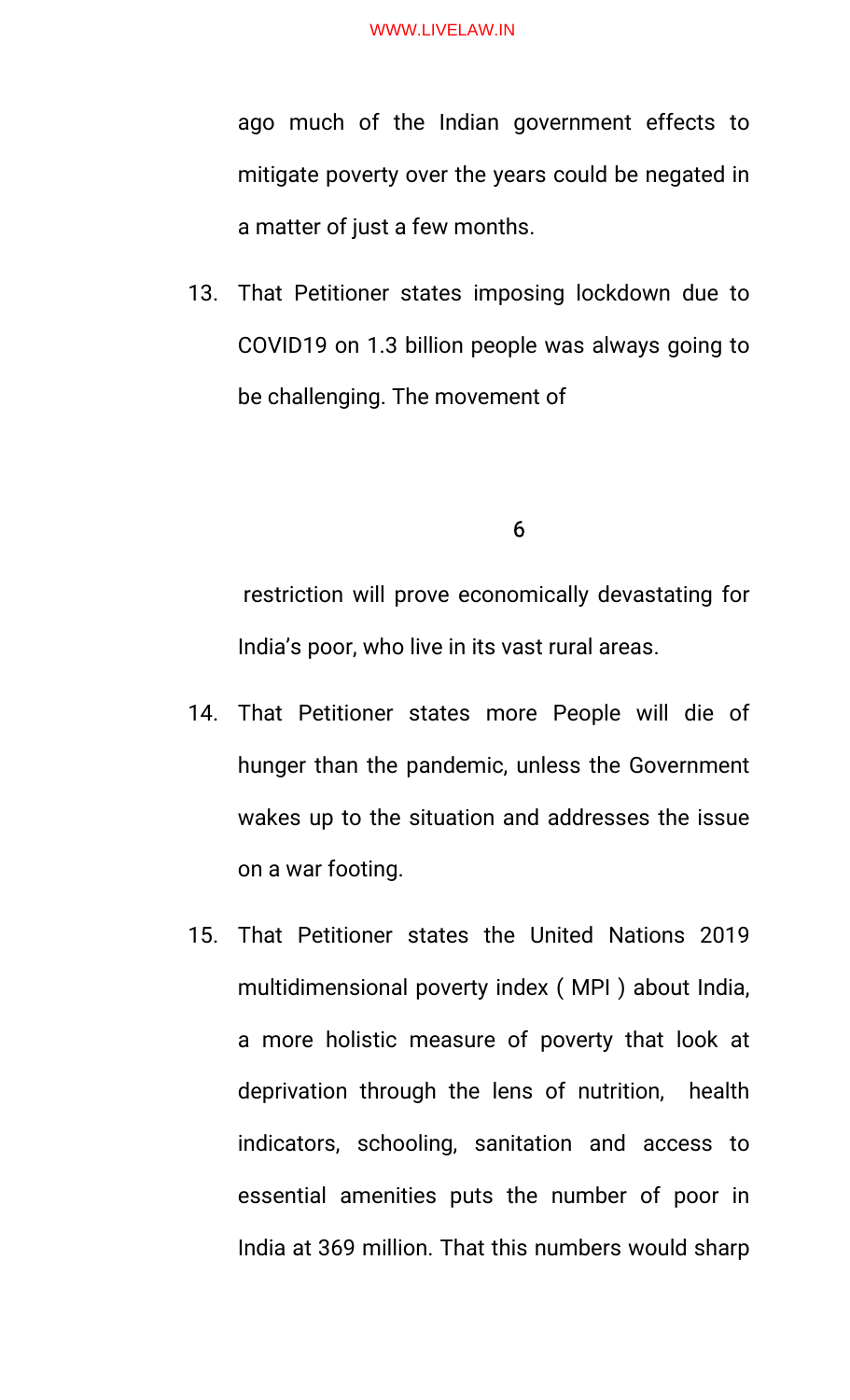increase on COVID19.

16. That Petitioner states the World Bank warned, COVID19 pandemic will hit India very hard and the significant gains mace in poverty alleviation are likely to be wiped out. The World Bank estimating that growth will fall to a range between 1.8 per cent in 2020. The report warned of a worst case scenario in which the

 $7\overline{ }$ 

country would experience a negative growth rate this year.

- 17. That Petitioner states MOODY has projected India's economic growth at 0.2 per cent in 2020, marking a sharp downward revision compared to its projection of 2.5 per cent in march this year. That MOODY said economic costs of COVID19 crisis amid the near shutdown of the Indian economy are accumulating rapidly.
- 18. That Petitioner states the FITCH rating said India's sovereign rating of BBB could come under pressure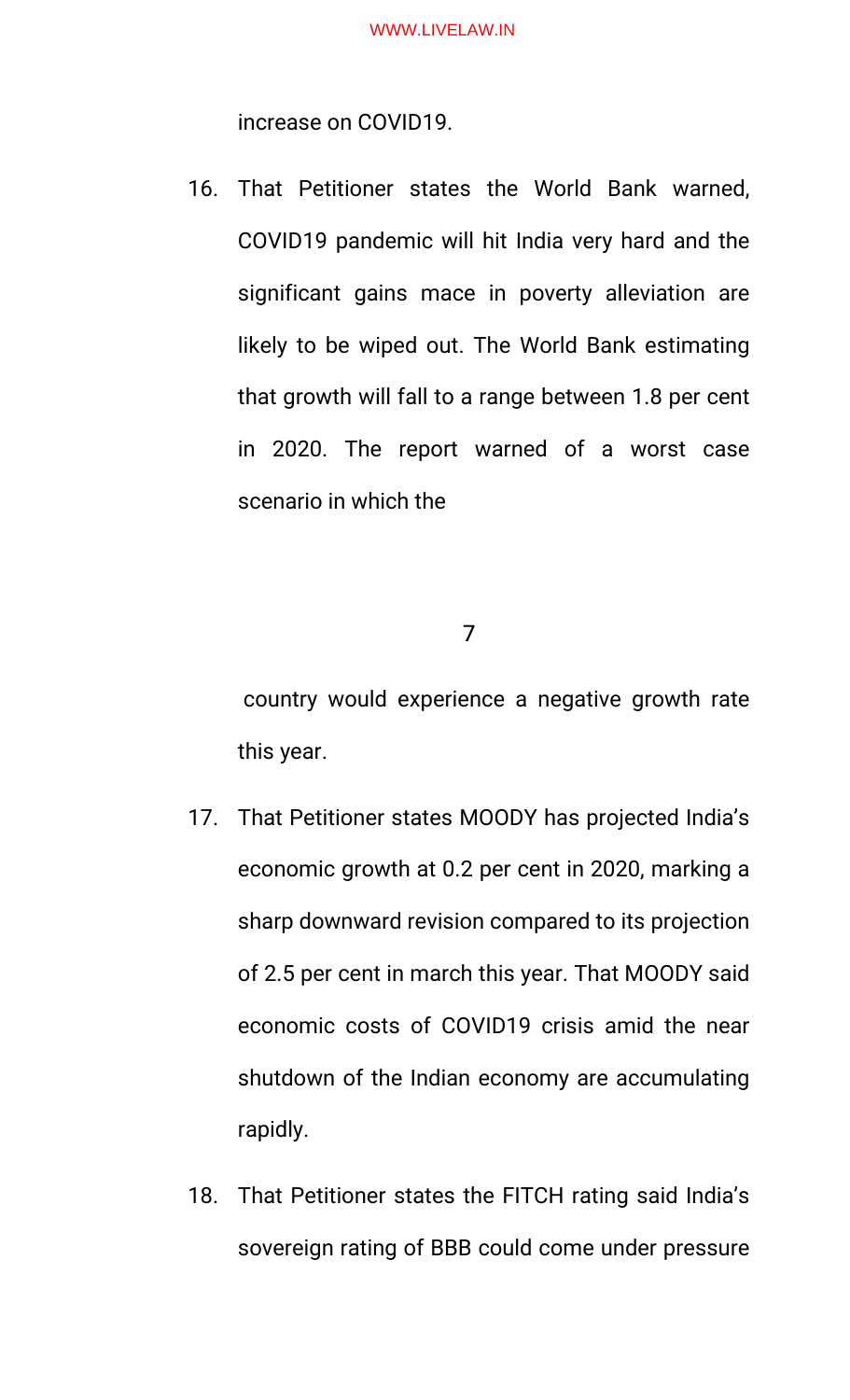with a deteriorating fiscal outlook arising from weaker growth due to the COVID19 outbreak. further deterioration in the fiscal outlook as a result of lower growth or fiscal easing could pressure the sovereign rating in light of the limited fiscal headroom India had when it entered this COVID19 pandemic crisis.

That Petitioner states COVID19 originated Wuhan, 19. China, the epicentre of the outbreak but the COVID19 has not spreads the China cities like Beijing, Shanghai, Shenzhen,

8

Wenzhon and other parts of China. That COVID19 travelled to some thousands K.M to India and other continentals.

That Petitioner states the first case of COVID19 had  $20.$ identified in Wuhan city, China in December 2019 and over all confirmed cases on the China 82.708 including 77.713 patients discharged after recovery and 4.633 people died of the disease COVID19 is not true. That none of the China people died due to COVID19 pandemic and any people had not treated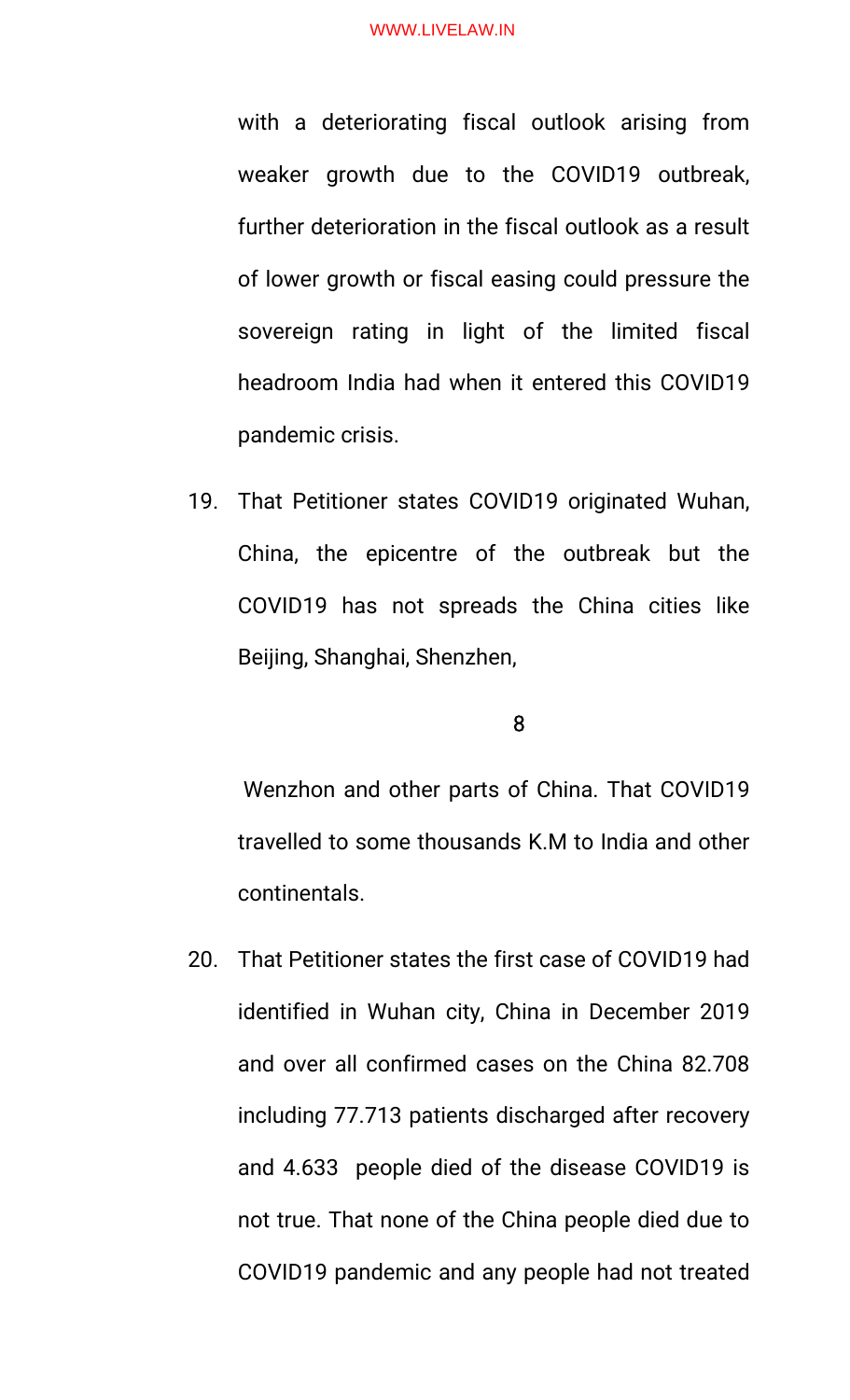for COVID19 pandemic in China. That China made long lockdown in only Wuhan city for misleading India and whole world.

21.That Petitioner states China claim COVID19 originated in bats passed into pangolin is not believable. That the COVID19 found in the market Wuhan, China, whenever bats had not sold in the market and according scientists, the characteristic of the virus that evolved to enable it to latch on to human cells. That pangolin not able to develop this characteristic. That pangolin as an intermediary altogether,

9

because samples of similar virus taken from pangolin lacked a chain of amino acids seen in the virus now circulating in humans.

- 22. That Petitioner states China claim the "" virus cannot be manmade and never believed that human have the capability at this time to create such virus "" is big lie and misleading India and whole world.
- 23. That Petitioner states China deliberately trying to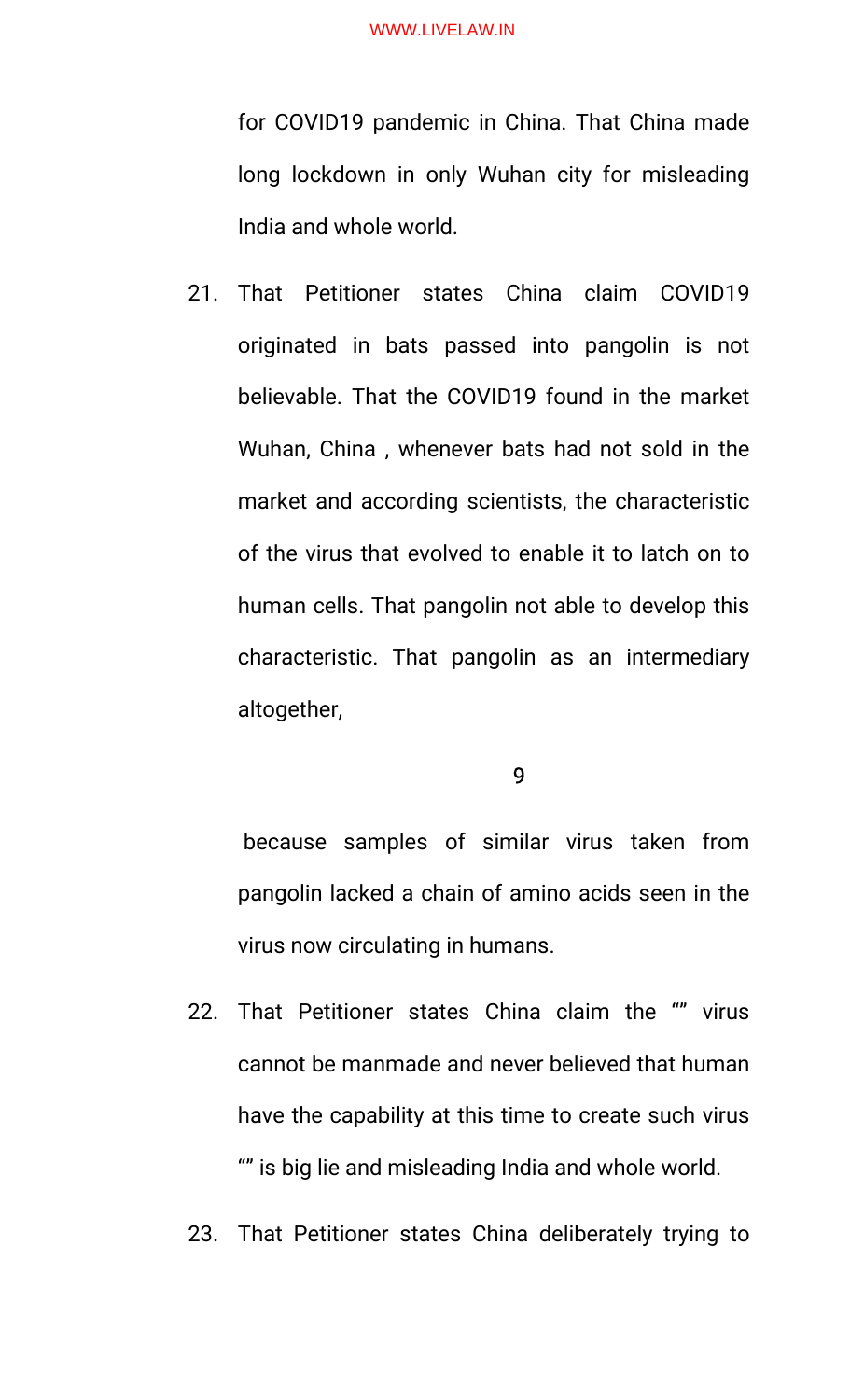misled India and whole world without having any evidence or knowledge about the virus that originated from animals.

- 24. That Petitioner states so many countries and its leaders openly expressed China created biological weapon of COVID19 and not originated from animals. That American president said that he have evidence COVID19 pandemic created biological lab in China.
- 25. That Petitioner states COVID19 pandemic was designed by China to be a very effective and catastrophic biological warfare weapon to kill mass population in India. That the Wuhan

#### 10

Institute of Virology had used for china's illegal biological warfare weapon program.

26. That the petitioner stated that petitioner not sent any representation to respondents, remedy rely up on only this Hon'ble court. That the petitioner state that the petitioner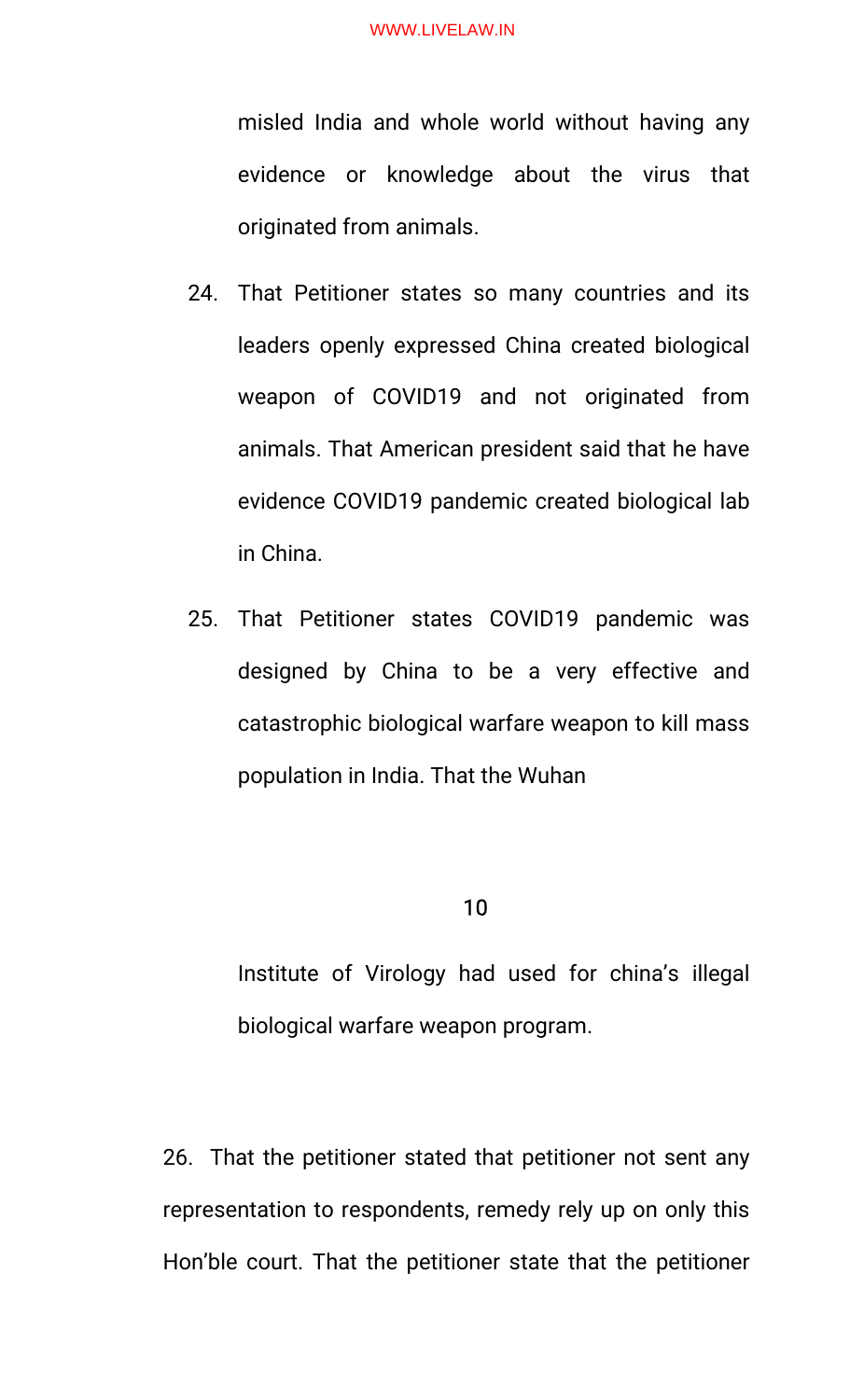address is K.K.Ramesh, No.26A, Old Mahalipatti Road, Madurai - 625 001, Tamil Nadu.

- 27. That the petitioner occupation states that is own business as ink sell and the most time service to people and income 72 thousand per annual PAN card No.AACTT2823N and the petitioner is not tax payers.
- 28. That the petitioner K.K.Ramesh and his father name is kuppusamyiyer petitioner Adhara Card No.449883412957and phone no.9650134838, emailramesh@gmail.com. That the petitioner states violation of Article 21 of Indian constitution.
- 29. Cause of action that cause of action is rest of the country people living with stress after 8.12.2019. if it is

### 11

continue the entire country will suffer, people will die.

30. That the petitioner have not any personal interest or personal motive on file this Public Interest Litigation.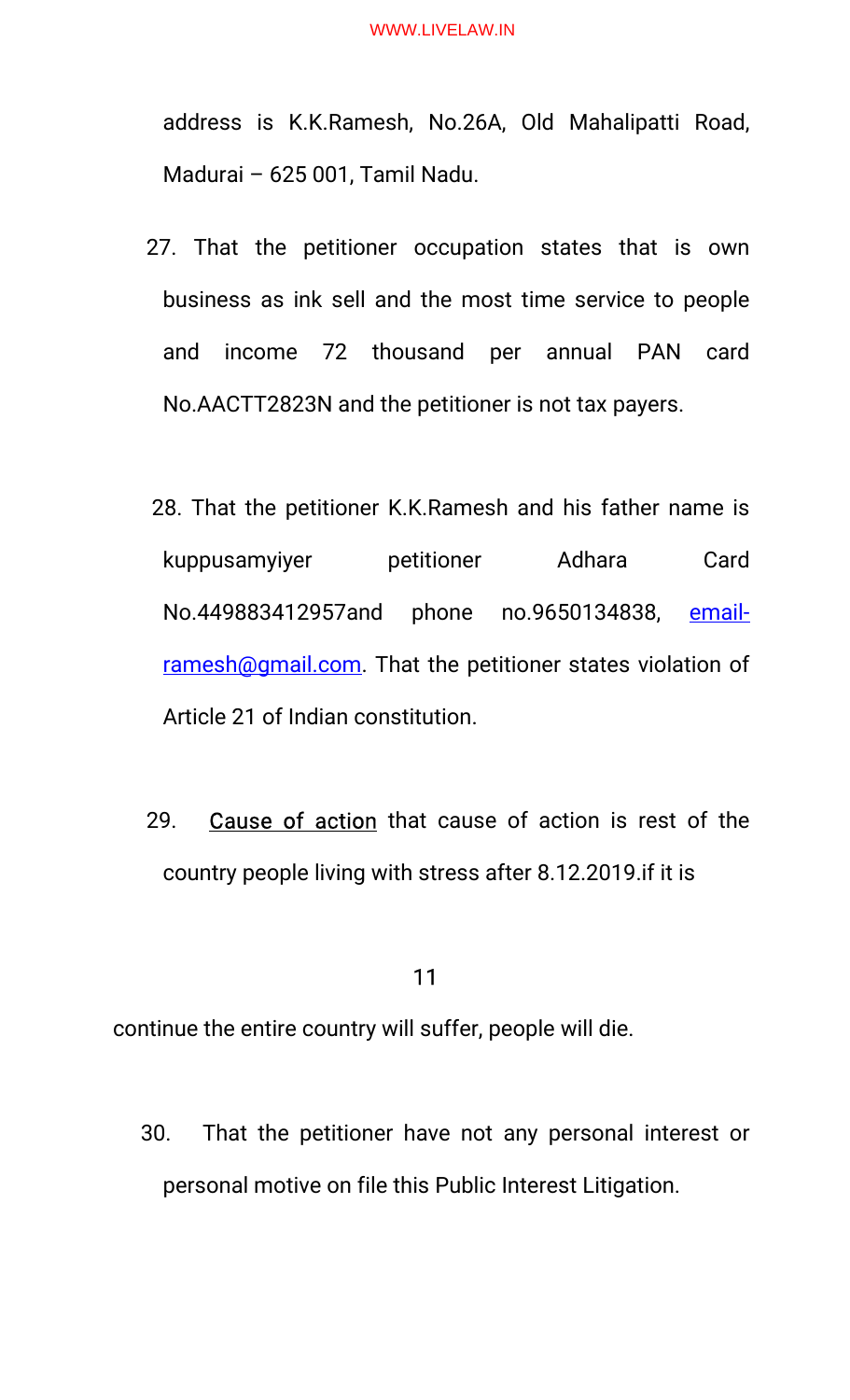- 31. That the petitioner have not any civil and criminal and Revenue litigation, involving the petitioner or any of the petitioner which has or could have a legal nexus with the issue involved in the public interest litigation.
- 32. That the petitioner not filed similar petition before any court or Hon'ble High Court and the Hon'ble Supreme Court.
- 33. That the petitioner stated that nature of injury is for all states people those are suffering with stress due to corona virus crisis and economy destroyed people have not money for food.

12

#### 34. GROUNDS

A. Because the Respondents is an arbitrary manner without proper perusal of the records and without proper application of mind about people grievances and made discrimination by the way of creating starvation, poverty.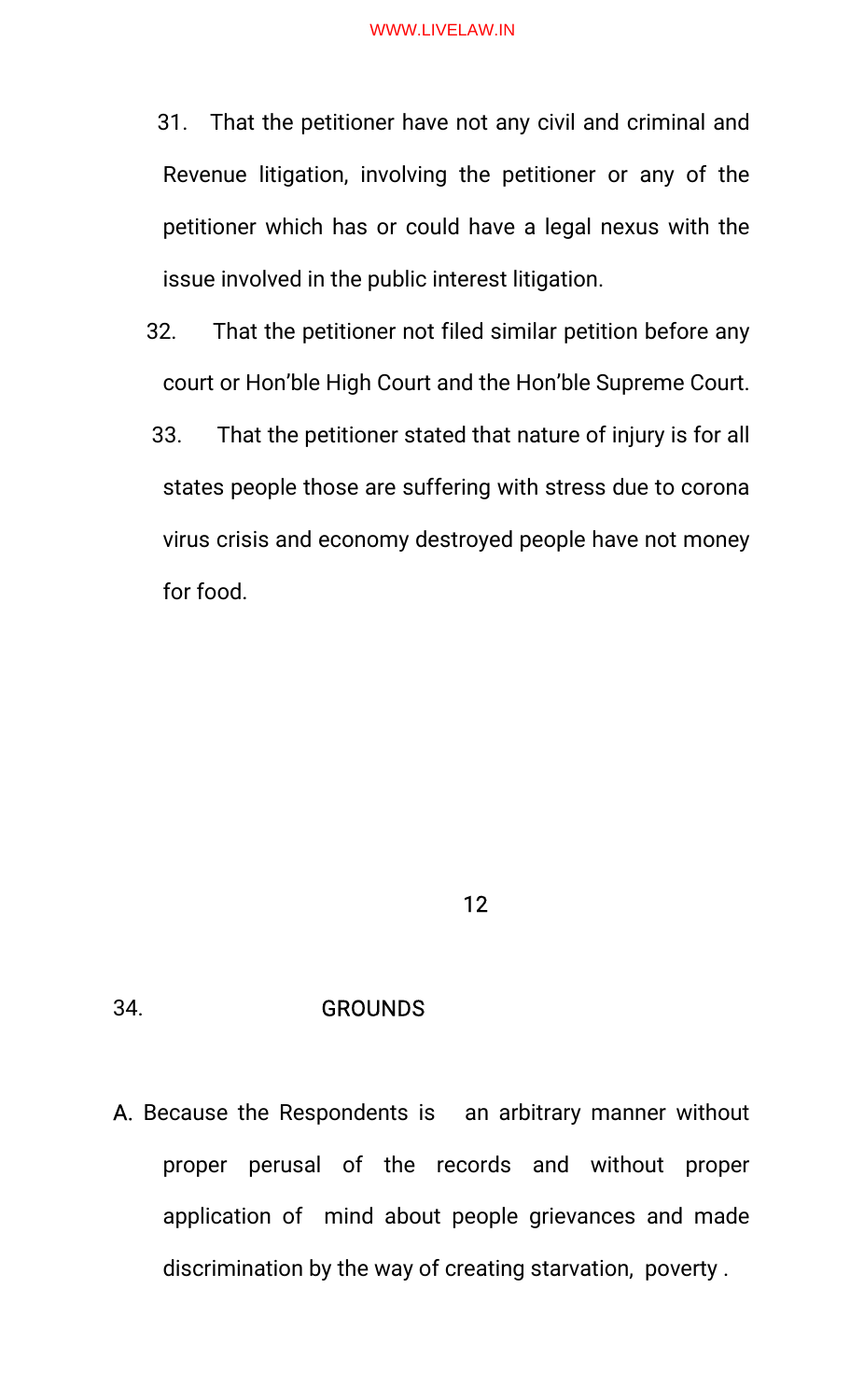B. Because the Respondents are without following the basic principles of Natural justice and violate of Article 21 of the **Indian Constitution.** 

C. Because one citizen could not file the case in International Court of Justice. That only states can file the Petition. The Court has no Jurisdiction to deal with Petition from individuals. Article 93(1) of the United Nation charter says "" all members of the united nations are ipso facto parties to the statute of

#### 13

International Court of Justice but the same does not apply for a common citizen "".

Because 1984 the Biological Weapon Convention, China D. also agreed the prohibition of the development, production and stockpiling of Biological and Toxin Weapons.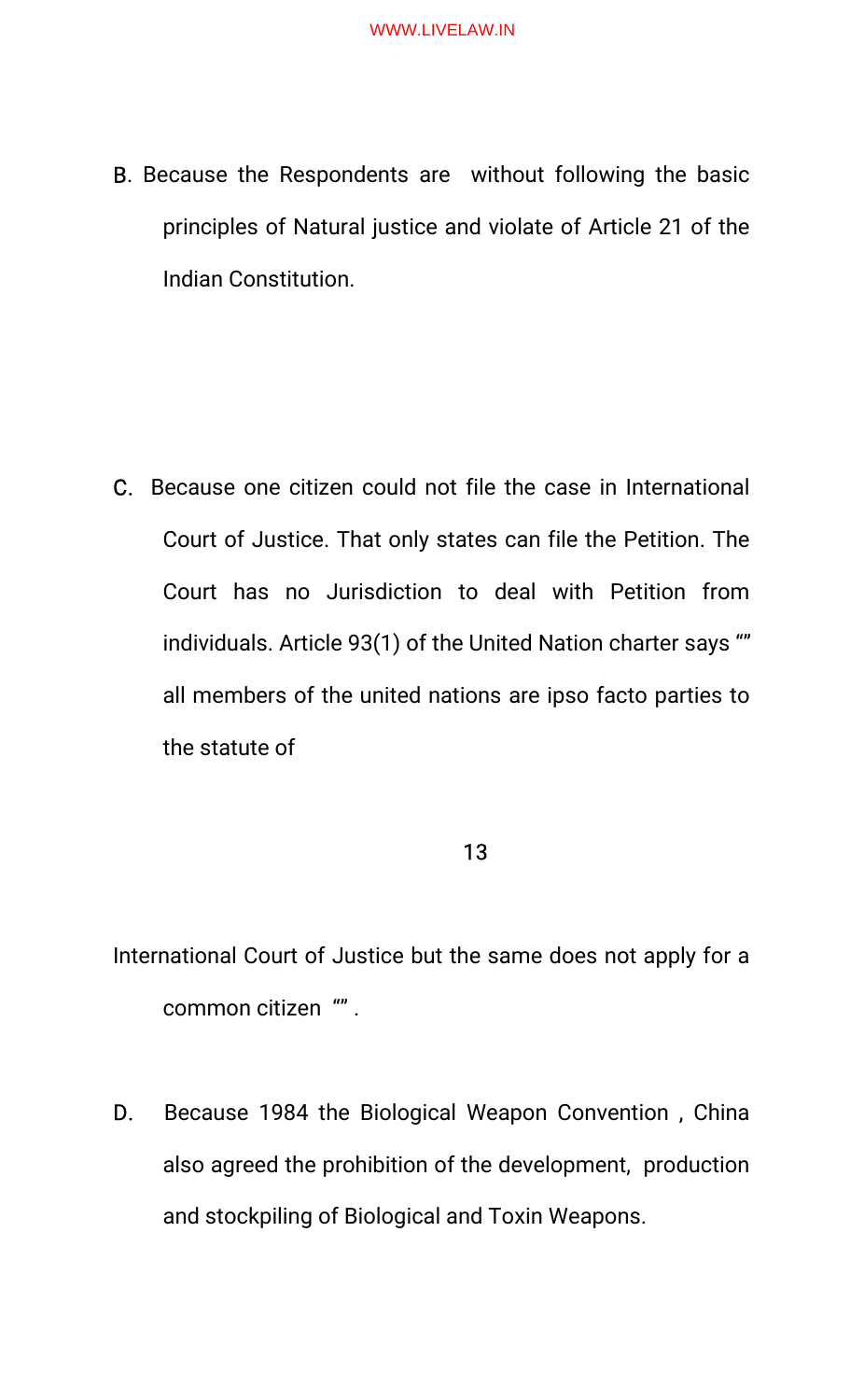- Because the COVID19 created by China laboratory. There E. strongly evidence that COVID19 originated Wuhan Institute of Virology.
- Because Union of India failed to test and quarantined the  $F_{\rm L}$ People coming from aboard and now trying to blame citizen and making unbearable difficult to people
- Because COVID19 killed so many Indian people and destroy G. economy. Indian People are facing very difficult to food and other conveniences.

#### $14$

## **PRAYER**

In the facts and circumstances of the case, as mentioned above, it is, therefore, most humbly prayed that this Hon'ble Court may graciously be pleased to ;-